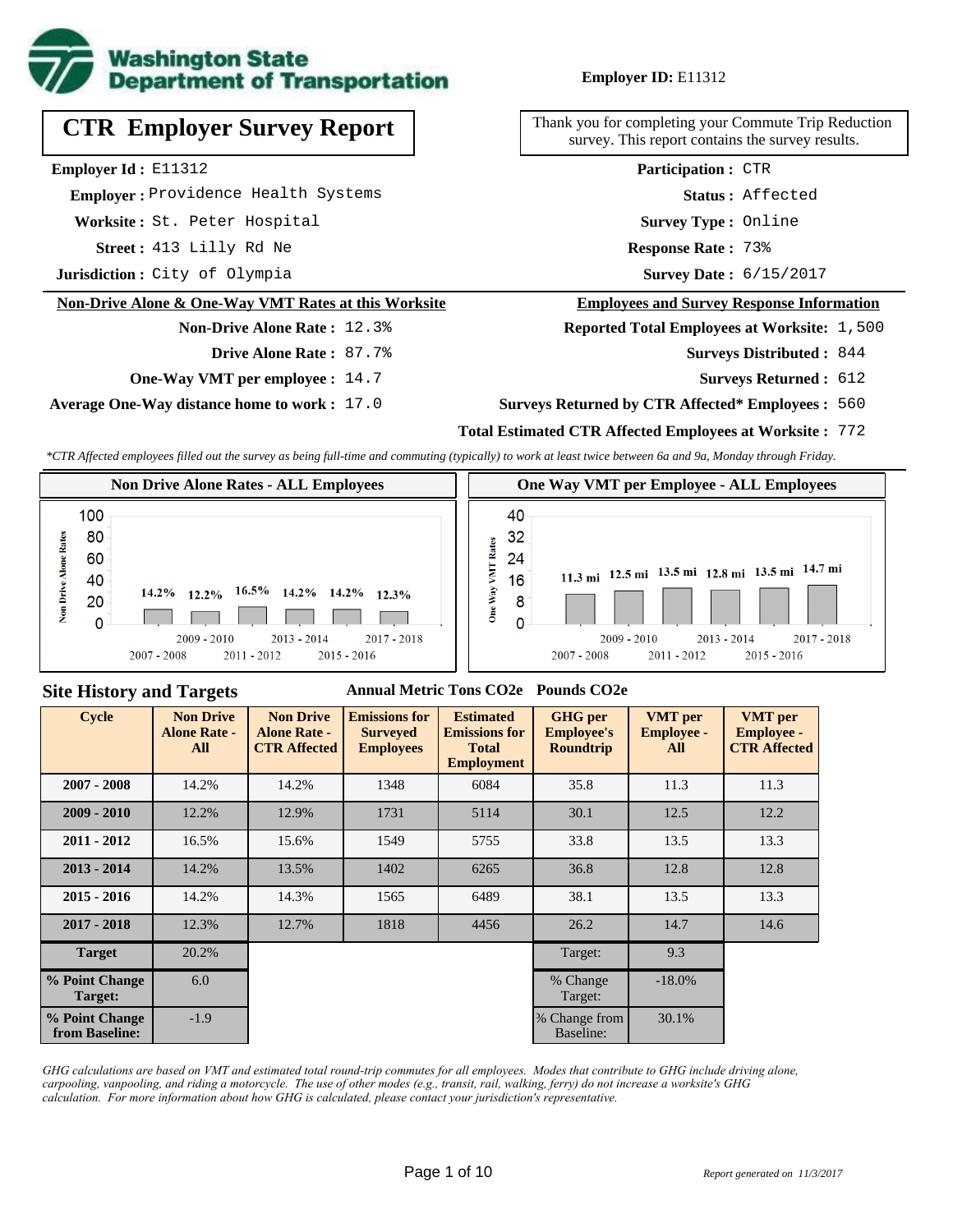# **Washington State<br>Department of Transportation**

## **Commute Trips By Mode - All Employees**

**Q.4: Last week, what type of transportation did you use each day to commute TO your usual work location? (Mode used for the longest distance.)**



*\* Motorcycle-1 is now included in Drive Alone and Motorcycle-2 is included in Carpool. Information about these trips is still available by request.*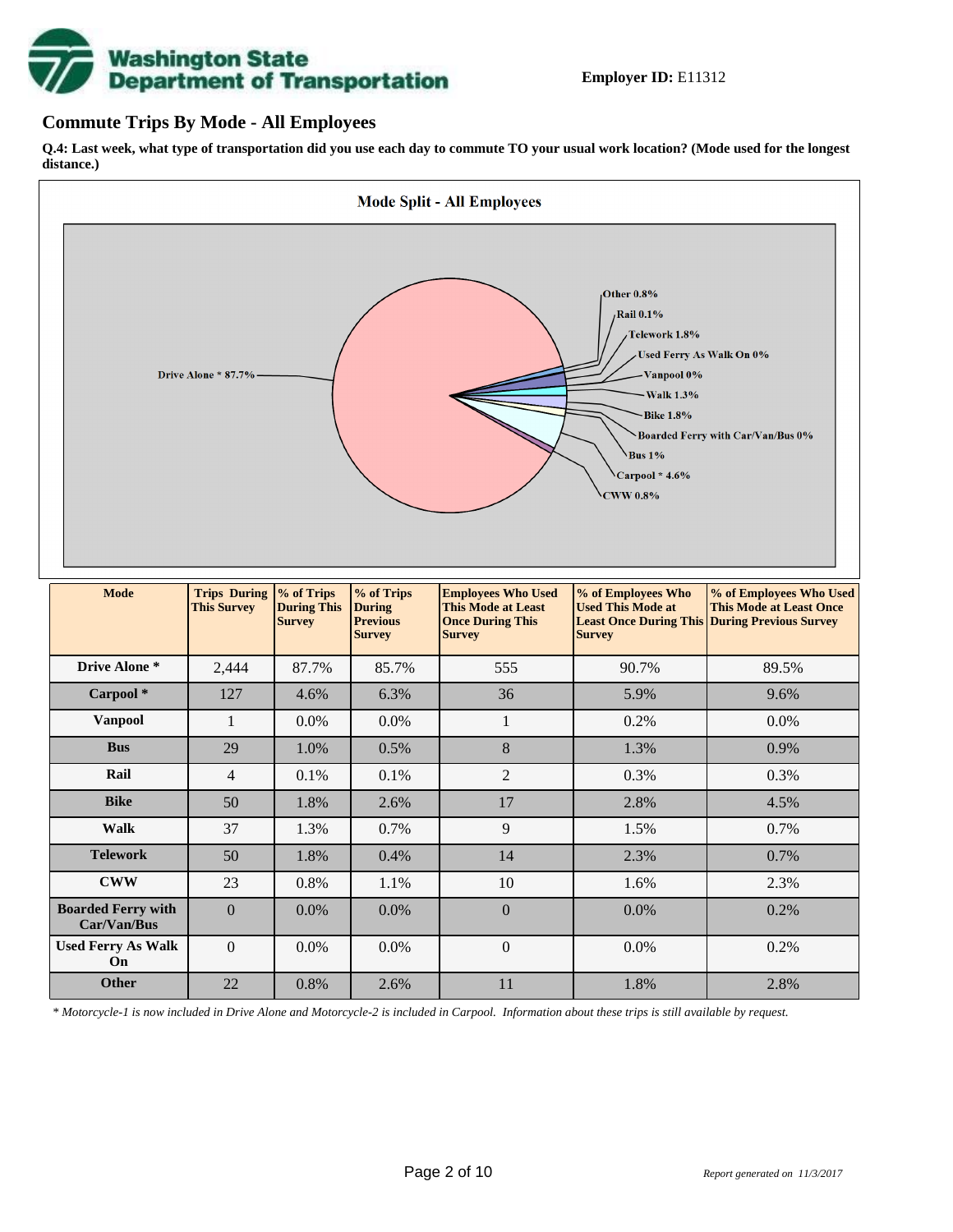

## **Commute Trips By Mode - Affected Employees**

**Q.4: Last week, what type of transportation did you use each day to commute TO your usual work location? (Mode used for the longest distance.)**



*\* Motorcycle-1 is now included in Drive Alone and Motorcycle-2 is included in Carpool. Information about these trips is still available by request.*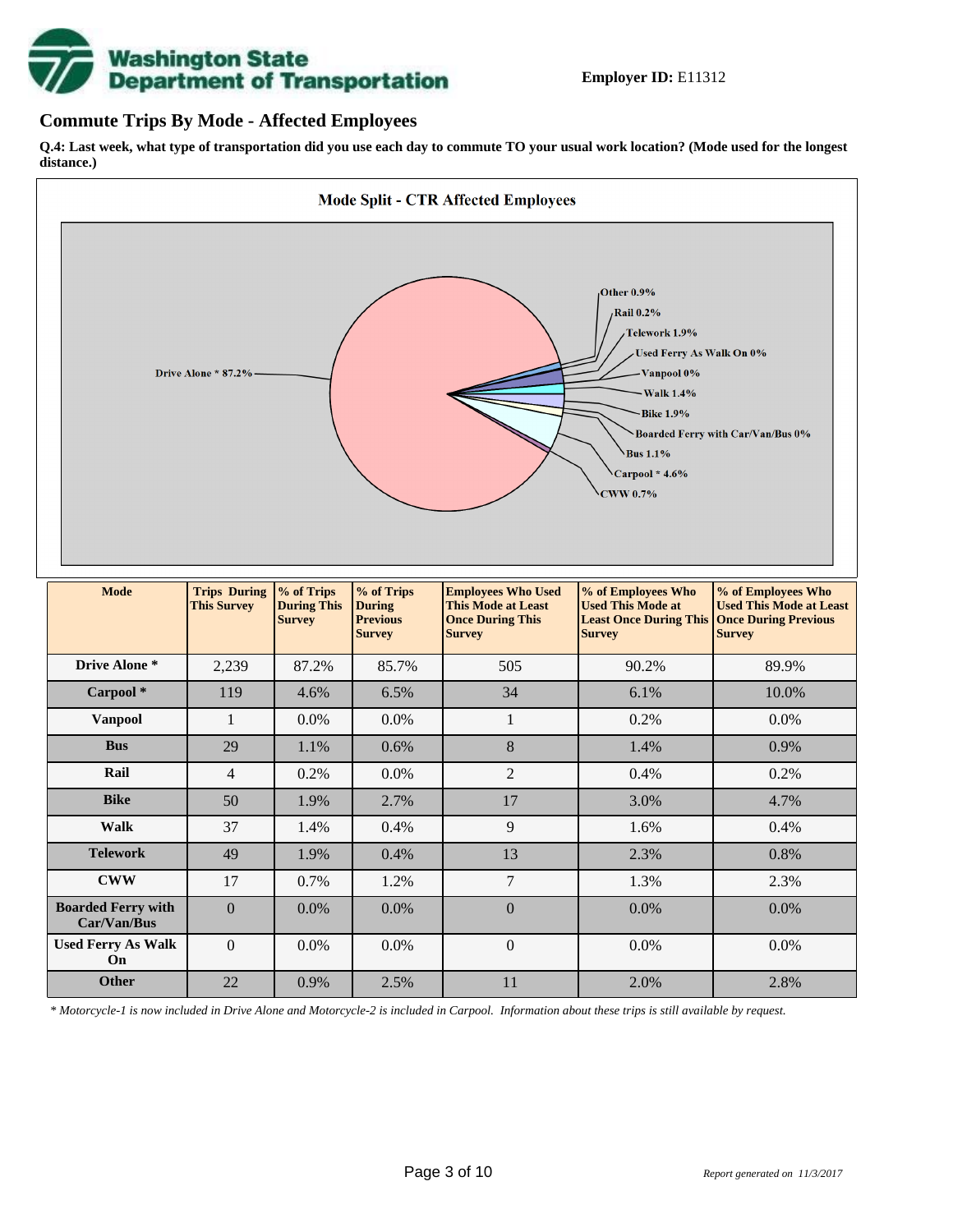

# **Alternative Modes - Number of Employees Who Used a Non-Drive Alone Mode:**

| <b>Non-Drive Alone</b><br><b>Number Of Days</b> | Exactly this $#$ of<br><b>Employees</b> | <b>Exactly this % of</b><br><b>Employees</b> | At least # of<br><b>Employees</b> | At least % of<br>employees |
|-------------------------------------------------|-----------------------------------------|----------------------------------------------|-----------------------------------|----------------------------|
| 0 Day                                           | 515                                     | 84%                                          | 612                               | 100%                       |
| 1 Days                                          | 20                                      | 3%                                           | 97                                | 16%                        |
| 2 Days                                          | 8                                       | 1%                                           | 77                                | 13%                        |
| 3 Days                                          | 18                                      | 3%                                           | 69                                | 11%                        |
| 4 Days                                          | 14                                      | 2%                                           | 51                                | 8%                         |
| 5 Days                                          | 30                                      | 5%                                           | 37                                | 6%                         |
| <b>6 or More Days</b>                           | 7                                       | 1%                                           | 7                                 | 1%                         |

## **Count by Occupancy of Carpools and Vanpools**

**Q.4 If you used a carpool or vanpool as part of your commute, how many people (age 16 or older) are usually in the vehicle?**

| <b>Ridesharing Occupancy</b> | <b>Mode</b> | <b>Response Count</b> |
|------------------------------|-------------|-----------------------|
| $2*$                         | Carpool     | 118                   |
| 3                            | Carpool     | 7                     |
| 4                            | Carpool     | $\boldsymbol{0}$      |
| 5                            | Carpool     | $\mathbf{1}$          |
| >5                           | Carpool     | $\overline{0}$        |
| $<$ 5                        | Vanpool     | $\overline{0}$        |
| 5                            | Vanpool     | $\mathbf{1}$          |
| 6                            | Vanpool     | $\boldsymbol{0}$      |
| 7                            | Vanpool     | $\boldsymbol{0}$      |
| 8                            | Vanpool     | $\overline{0}$        |
| 9                            | Vanpool     | $\overline{0}$        |
| 10                           | Vanpool     | $\overline{0}$        |
| 11                           | Vanpool     | $\boldsymbol{0}$      |
| 12                           | Vanpool     | $\boldsymbol{0}$      |
| 13                           | Vanpool     | $\boldsymbol{0}$      |
| 14                           | Vanpool     | $\overline{0}$        |
| >14                          | Vanpool     | $\boldsymbol{0}$      |

\* Motorcycle-2 counted with Carpool-2 for this table.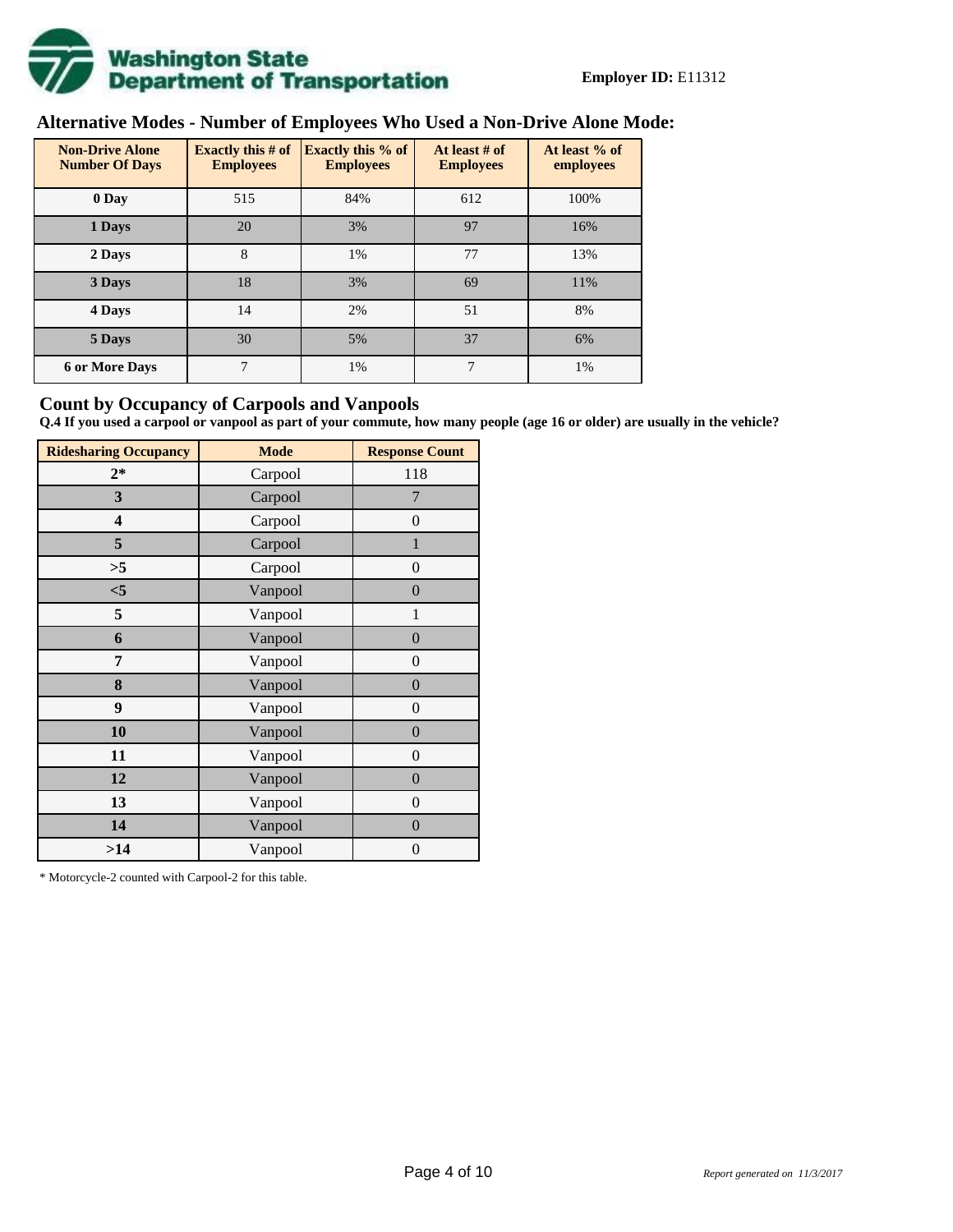

# **Reported Work Schedule - All Employees**

**Q.8 Which of the following best describes your work schedule?**

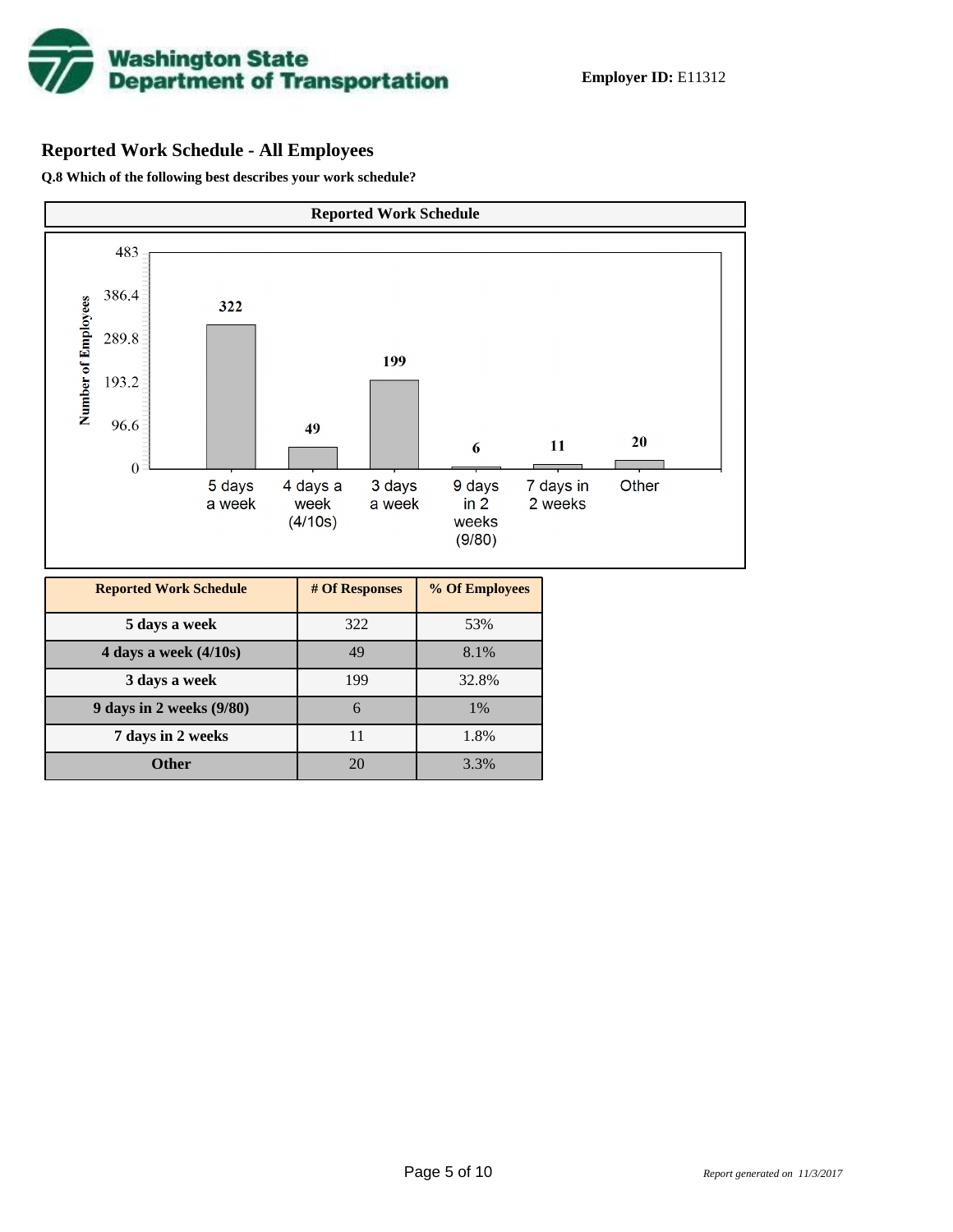

# **Parking and Telework**

**Q.9: On the most recent day that you drove alone to work, did you pay to park? (Mark "yes" if you paid that day, if you prepaid, if you are billed later, or if the cost of parking is deducted from your paycheck.)**



**Q.10: How many days do you typically telework?**

| <b>Telework Frequency</b>           | # of Responses | % of Responses |
|-------------------------------------|----------------|----------------|
| No Answer/Blank                     | 3              | 0.5%           |
| I don't telework                    | 543            | 88.7%          |
| Occasionally, on an as-needed basis | 38             | 6.2%           |
| 1-2 days/month                      | 10             | 1.6%           |
| 1 day/week                          | 3              | 0.5%           |
| 2 days/week                         |                | $0.2\%$        |
| 3 days/week                         | 14             | 2.3%           |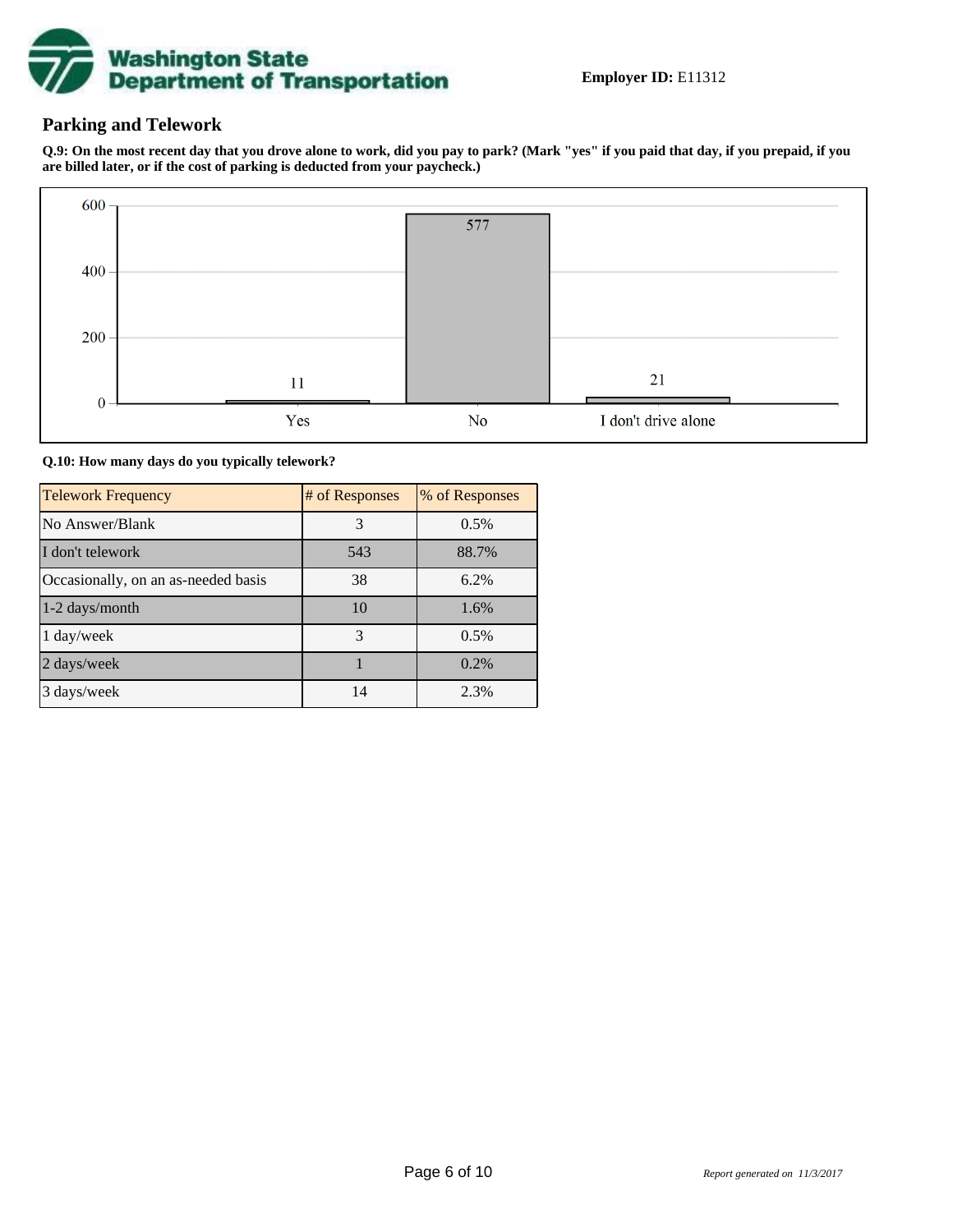

# **Reasons for driving alone to work/not driving alone to work**

**Q11. When you do not drive alone to work, what are the three most important reasons?**

| <b>Question Text</b>                                           | # of Responses | % of Responses |
|----------------------------------------------------------------|----------------|----------------|
| Other                                                          | 174            | 23.0%          |
| To save money                                                  | 113            | 15.0%          |
| Personal health or well-being                                  | 108            | 14.3%          |
| Environmental and community benefits                           | 81             | 10.7%          |
| Driving myself is not an option                                | 60             | 7.9%           |
| Financial incentives for carpooling, bicycling or walking.     | 56             | 7.4%           |
| I have the option of teleworking                               | 37             | 4.9%           |
| Cost of parking or lack of parking                             | 34             | 4.5%           |
| Emergency ride home is provided                                | 34             | 4.5%           |
| Free or subsidized bus, train, vanpool pass or fare benefit    | 28             | 3.7%           |
| Preferred/reserved carpool/vanpool parking is provided         | 14             | 1.9%           |
| To save time using the HOV lane                                | 10             | 1.3%           |
| I receive a financial incentive for giving up my parking space | 6              | 0.8%           |

#### **Q12. When you drive alone to work, what are the three most important reasons?**

| <b>Question Text</b>                                      | # of Responses | % of Responses |
|-----------------------------------------------------------|----------------|----------------|
| I like the convenience of having my car                   | 395            | 28.9%          |
| Riding the bus or train is inconvenient or takes too long | 262            | 19.2%          |
| Family care or similar obligations                        | 217            | 15.9%          |
| Other                                                     | 165            | 12.1%          |
| My commute distance is too short                          | 128            | 9.4%           |
| Bicycling or walking isn't safe                           | 94             | 6.9%           |
| My job requires me to use my car for work                 | 64             | 4.7%           |
| I need more information on alternative modes              | 35             | 2.6%           |
| There isn't any secure or covered bicycle parking         | 5              | 0.4%           |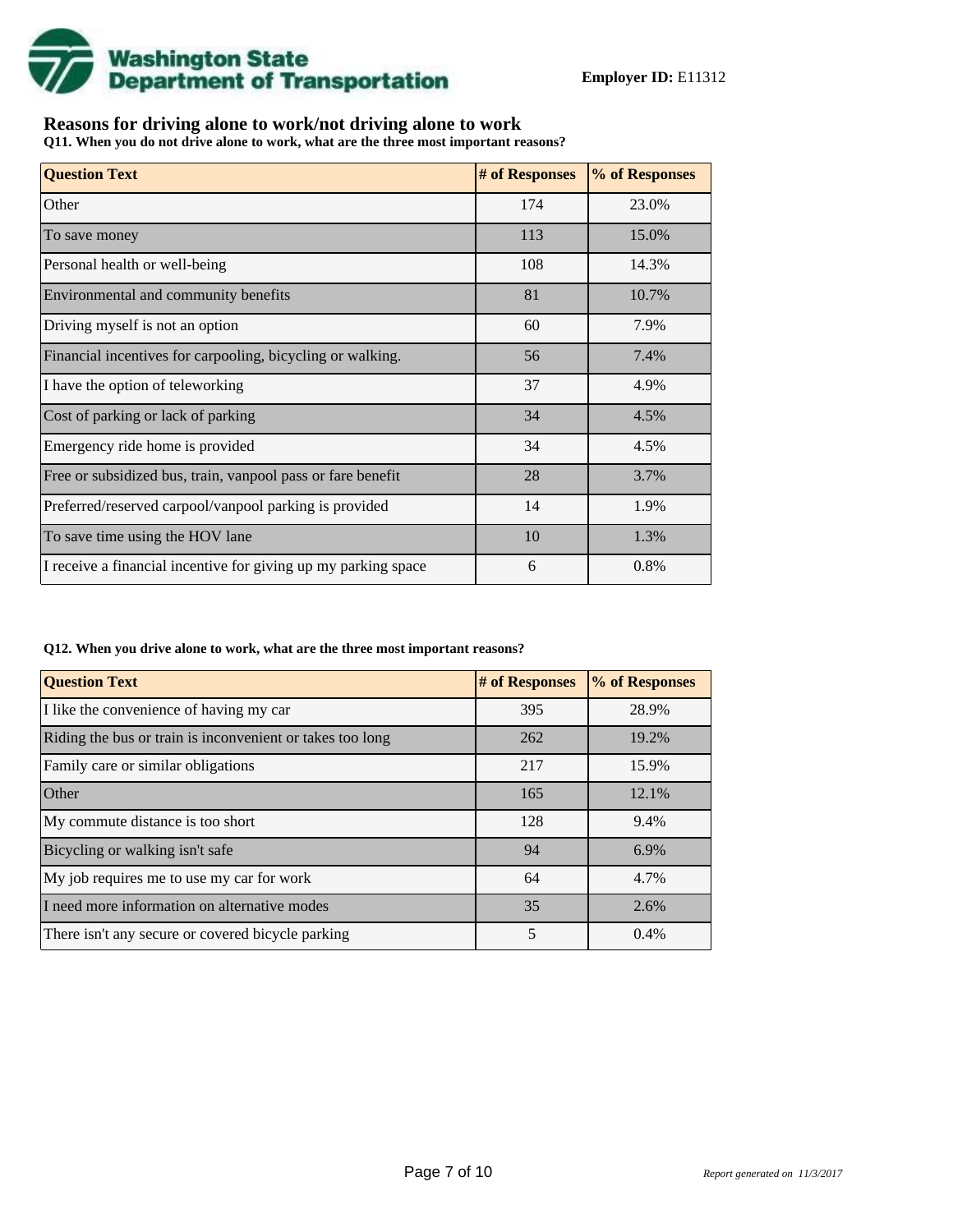

# **Commute Mode By ZipCode for All Employees**

**Q6. What is your home zip code?**

|               |                        |                     |                    | <b>Weekly Count of Trips By Mode</b> |                  |                  |                  |                  |                  |                  |                  |                  |                     |                  |                  |
|---------------|------------------------|---------------------|--------------------|--------------------------------------|------------------|------------------|------------------|------------------|------------------|------------------|------------------|------------------|---------------------|------------------|------------------|
| Home Zip code | <b>Total Employees</b> | Employee Percentage | <b>Drive Alone</b> | <b>Carpool</b>                       | <b>Vanpool</b>   | Motorcycle       | Bus              | Train            | <b>Bike</b>      | <b>Malk</b>      | Telework         | <b>CWW</b>       | Ferry (Car/Van/Bus) | Ferry (walk-on)  | <b>Other</b>     |
| 98501         | 90                     | 14.71%              | 398                | $\overline{2}$                       | $\boldsymbol{0}$ | $\boldsymbol{0}$ | $\boldsymbol{0}$ | $\mathbf{0}$     | 18               | $\boldsymbol{0}$ | $\overline{2}$   | $\boldsymbol{0}$ | $\boldsymbol{0}$    | $\boldsymbol{0}$ | $\mathbf{1}$     |
| 98503         | 85                     | 13.89%              | 336                | 18                                   | $\boldsymbol{0}$ | $\boldsymbol{0}$ | 5                | $\boldsymbol{0}$ | 18               | $\boldsymbol{0}$ | 10               | $\overline{4}$   | $\boldsymbol{0}$    | $\boldsymbol{0}$ | $\overline{4}$   |
| 98512         | 59                     | 9.64%               | 226                | $20\,$                               | $\boldsymbol{0}$ | $\overline{4}$   | $\boldsymbol{0}$ | $\boldsymbol{0}$ | $\boldsymbol{0}$ | $\boldsymbol{0}$ | 5                | $\mathbf{1}$     | $\boldsymbol{0}$    | $\boldsymbol{0}$ | 5                |
| 98502         | 54                     | 8.82%               | 219                | 21                                   | $\boldsymbol{0}$ | $\mathbf{1}$     | 5                | $\boldsymbol{0}$ | $\overline{0}$   | $\boldsymbol{0}$ | $\overline{3}$   | $\boldsymbol{0}$ | $\boldsymbol{0}$    | $\boldsymbol{0}$ | $\boldsymbol{7}$ |
| 98513         | 51                     | 8.33%               | 208                | $\boldsymbol{7}$                     | $\boldsymbol{0}$ | $\boldsymbol{0}$ | 5                | $\boldsymbol{0}$ | $\boldsymbol{7}$ | $\boldsymbol{0}$ | $\overline{4}$   | $\sqrt{2}$       | $\boldsymbol{0}$    | $\boldsymbol{0}$ | $\boldsymbol{0}$ |
| 98506         | 43                     | 7.03%               | 129                | 16                                   | $\mathbf{1}$     | $\mathbf{1}$     | 5                | $\overline{4}$   | $\boldsymbol{7}$ | 37               | $\boldsymbol{0}$ | $\overline{4}$   | $\boldsymbol{0}$    | $\boldsymbol{0}$ | $\boldsymbol{0}$ |
| 98516         | 40                     | 6.54%               | 150                | 10                                   | $\boldsymbol{0}$ | $\mathbf{1}$     | $\boldsymbol{0}$ | $\boldsymbol{0}$ | $\boldsymbol{0}$ | $\boldsymbol{0}$ | 10               | $\boldsymbol{0}$ | $\boldsymbol{0}$    | $\boldsymbol{0}$ | $\mathbf{1}$     |
| 98579         | 22                     | 3.59%               | 90                 | $\mathbf{1}$                         | $\boldsymbol{0}$ | $\boldsymbol{0}$ | $\mathbf{0}$     | $\boldsymbol{0}$ | $\overline{0}$   | $\boldsymbol{0}$ | $\boldsymbol{0}$ | $\overline{4}$   | $\boldsymbol{0}$    | $\boldsymbol{0}$ | $\boldsymbol{0}$ |
| 98584         | 20                     | 3.27%               | 84                 | $\boldsymbol{0}$                     | $\boldsymbol{0}$ | $\boldsymbol{0}$ | $\mathbf{0}$     | $\boldsymbol{0}$ | $\boldsymbol{0}$ | $\boldsymbol{0}$ | $\boldsymbol{0}$ | $\boldsymbol{0}$ | $\boldsymbol{0}$    | $\boldsymbol{0}$ | $\boldsymbol{0}$ |
| 98532         | 17                     | 2.78%               | 75                 | $\sqrt{5}$                           | $\boldsymbol{0}$ | $\boldsymbol{0}$ | $\mathbf{0}$     | $\boldsymbol{0}$ | $\overline{0}$   | $\boldsymbol{0}$ | $1\,$            | $\boldsymbol{0}$ | $\boldsymbol{0}$    | $\boldsymbol{0}$ | $\boldsymbol{0}$ |
| 98531         | 14                     | 2.29%               | 56                 | $\boldsymbol{7}$                     | $\boldsymbol{0}$ | $\boldsymbol{0}$ | $\boldsymbol{0}$ | $\boldsymbol{0}$ | $\boldsymbol{0}$ | $\boldsymbol{0}$ | $1\,$            | $\boldsymbol{0}$ | $\boldsymbol{0}$    | $\boldsymbol{0}$ | $\boldsymbol{0}$ |
| 98589         | 14                     | 2.29%               | 62                 | $\sqrt{6}$                           | $\boldsymbol{0}$ | $\boldsymbol{0}$ | $\mathbf{0}$     | $\boldsymbol{0}$ | $\overline{0}$   | $\boldsymbol{0}$ | $\boldsymbol{0}$ | $\boldsymbol{0}$ | $\boldsymbol{0}$    | $\boldsymbol{0}$ | $\boldsymbol{0}$ |
| 98597         | 10                     | 1.63%               | 41                 | $\boldsymbol{0}$                     | $\boldsymbol{0}$ | $\boldsymbol{0}$ | $\mathbf{0}$     | $\boldsymbol{0}$ | $\boldsymbol{0}$ | $\boldsymbol{0}$ | $\boldsymbol{0}$ | $\boldsymbol{0}$ | $\boldsymbol{0}$    | $\boldsymbol{0}$ | $\boldsymbol{0}$ |
| 98541         | $8\,$                  | 1.31%               | 21                 | 3                                    | $\boldsymbol{0}$ | $\boldsymbol{0}$ | $\mathbf{0}$     | $\boldsymbol{0}$ | $\overline{0}$   | $\boldsymbol{0}$ | 10               | $\boldsymbol{0}$ | $\boldsymbol{0}$    | $\boldsymbol{0}$ | $\boldsymbol{0}$ |
| 98498         | $\tau$                 | 1.14%               | 22                 | 3                                    | $\boldsymbol{0}$ | $\boldsymbol{0}$ | $\mathbf{1}$     | $\boldsymbol{0}$ | $\boldsymbol{0}$ | $\boldsymbol{0}$ | $\boldsymbol{0}$ | $\boldsymbol{0}$ | $\boldsymbol{0}$    | $\boldsymbol{0}$ | $\boldsymbol{0}$ |
| 98563         | 5                      | 0.82%               | 23                 | $\boldsymbol{0}$                     | $\boldsymbol{0}$ | $\boldsymbol{0}$ | $\boldsymbol{0}$ | $\boldsymbol{0}$ | $\mathbf{0}$     | $\boldsymbol{0}$ | $\boldsymbol{0}$ | $\boldsymbol{0}$ | $\boldsymbol{0}$    | $\boldsymbol{0}$ | $\boldsymbol{0}$ |
| 98576         | 5                      | $0.82\%$            | 19                 | $\mathbf{0}$                         | $\boldsymbol{0}$ | $\boldsymbol{0}$ | $\boldsymbol{0}$ | $\boldsymbol{0}$ | $\boldsymbol{0}$ | $\boldsymbol{0}$ | $\boldsymbol{0}$ | $\boldsymbol{0}$ | $\boldsymbol{0}$    | $\boldsymbol{0}$ | $\boldsymbol{0}$ |
| 98327         | $\overline{4}$         | 0.65%               | 20                 | $\mathbf{0}$                         | $\boldsymbol{0}$ | $\boldsymbol{0}$ | $\boldsymbol{0}$ | $\mathbf{0}$     | $\overline{0}$   | $\mathbf{0}$     | $\boldsymbol{0}$ | $\mathbf{0}$     | $\boldsymbol{0}$    | $\boldsymbol{0}$ | $\overline{0}$   |
| 98373         | $\overline{3}$         | 0.49%               | 12                 | $\mathbf{0}$                         | $\boldsymbol{0}$ | $\boldsymbol{0}$ | $\boldsymbol{0}$ | $\overline{0}$   | $\overline{0}$   | $\mathbf{0}$     | $\boldsymbol{0}$ | $\mathbf{0}$     | $\boldsymbol{0}$    | $\boldsymbol{0}$ | $\boldsymbol{0}$ |
| 98387         | $\overline{3}$         | 0.49%               | 11                 | $\mathbf{0}$                         | $\boldsymbol{0}$ | $\boldsymbol{0}$ | $\boldsymbol{0}$ | $\boldsymbol{0}$ | $\boldsymbol{0}$ | $\mathbf{0}$     | $\boldsymbol{0}$ | $\mathbf{0}$     | $\boldsymbol{0}$    | $\boldsymbol{0}$ | $\boldsymbol{0}$ |
| 98557         | $\overline{3}$         | 0.49%               | 17                 | $\mathbf{0}$                         | $\boldsymbol{0}$ | $\boldsymbol{0}$ | $\boldsymbol{0}$ | $\overline{0}$   | $\overline{0}$   | $\boldsymbol{0}$ | $\boldsymbol{0}$ | $\mathbf{0}$     | $\boldsymbol{0}$    | $\boldsymbol{0}$ | $\boldsymbol{0}$ |
| 98038         | $\overline{2}$         | 0.33%               | 10                 | $\mathbf{0}$                         | $\boldsymbol{0}$ | $\boldsymbol{0}$ | $\boldsymbol{0}$ | $\boldsymbol{0}$ | $\boldsymbol{0}$ | $\mathbf{0}$     | $\boldsymbol{0}$ | $\mathbf{0}$     | $\boldsymbol{0}$    | $\boldsymbol{0}$ | $\boldsymbol{0}$ |
| 98374         | $\overline{2}$         | 0.33%               | 12                 | $\mathbf{0}$                         | $\boldsymbol{0}$ | $\mathbf{0}$     | $\boldsymbol{0}$ | $\mathbf{0}$     | $\overline{0}$   | $\mathbf{0}$     | $\boldsymbol{0}$ | $\mathbf{0}$     | $\boldsymbol{0}$    | $\boldsymbol{0}$ | $\boldsymbol{0}$ |
| 98405         | $\overline{2}$         | 0.33%               | 8                  | $\mathbf{0}$                         | $\boldsymbol{0}$ | $\boldsymbol{0}$ | $\boldsymbol{0}$ | $\boldsymbol{0}$ | $\boldsymbol{0}$ | $\mathbf{0}$     | $\boldsymbol{0}$ | $\mathbf{0}$     | $\boldsymbol{0}$    | $\boldsymbol{0}$ | $\boldsymbol{0}$ |
| 98406         | $\overline{2}$         | 0.33%               | $8\,$              | $\boldsymbol{0}$                     | $\boldsymbol{0}$ | $\boldsymbol{0}$ | $\boldsymbol{0}$ | $\mathbf{0}$     | $\overline{0}$   | $\boldsymbol{0}$ | $\boldsymbol{0}$ | $\mathbf{0}$     | $\boldsymbol{0}$    | $\boldsymbol{0}$ | $\boldsymbol{0}$ |
| 98408         | $\overline{2}$         | 0.33%               | $8\,$              | $\boldsymbol{0}$                     | $\boldsymbol{0}$ | $\boldsymbol{0}$ | $\boldsymbol{0}$ | $\boldsymbol{0}$ | $\boldsymbol{0}$ | $\boldsymbol{0}$ | $\boldsymbol{0}$ | $\boldsymbol{0}$ | $\boldsymbol{0}$    | $\boldsymbol{0}$ | $\boldsymbol{0}$ |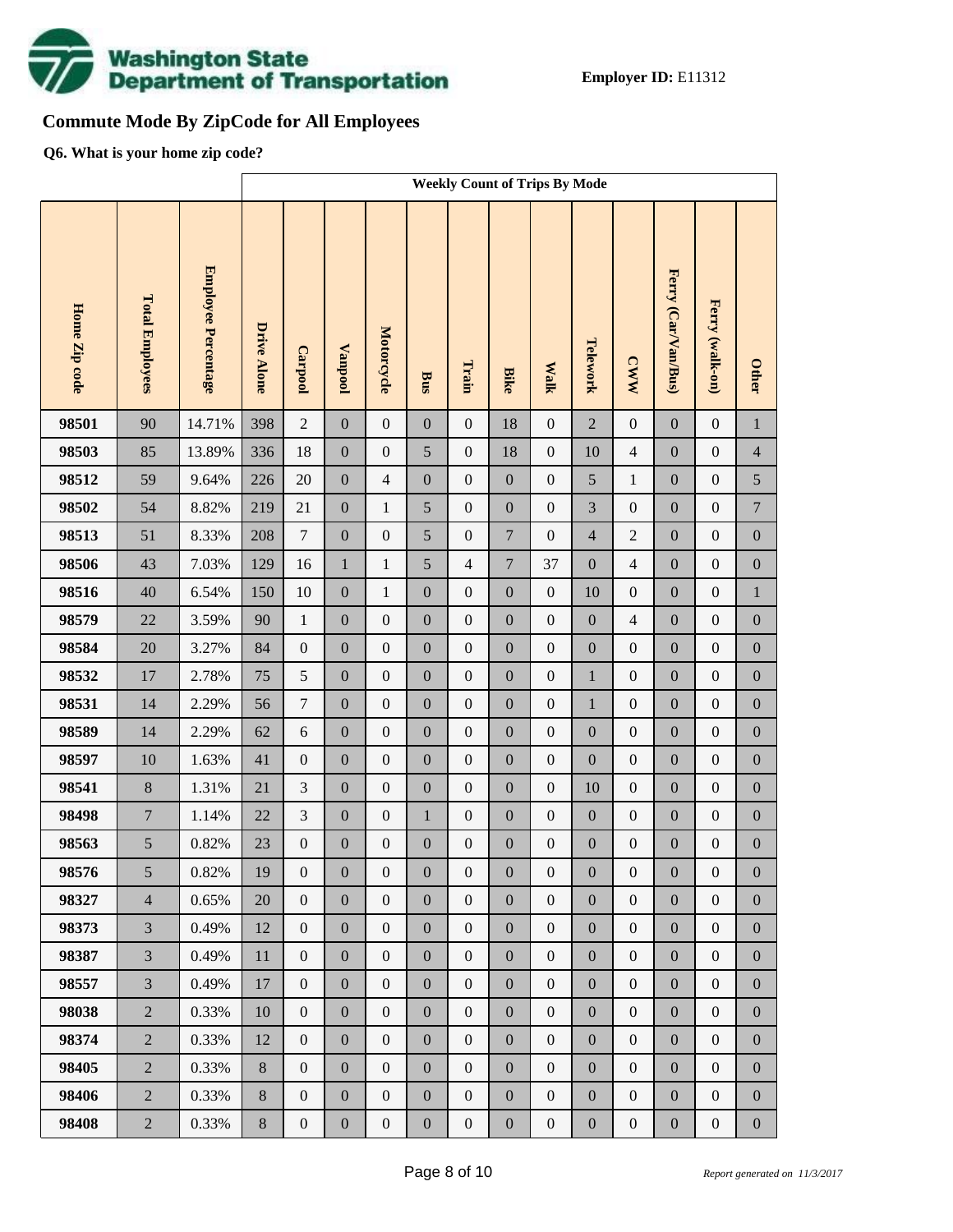

|               |                        |                     |                             | <b>Weekly Count of Trips By Mode</b> |                  |                   |                  |                  |                  |                  |                  |                  |                     |                  |                  |
|---------------|------------------------|---------------------|-----------------------------|--------------------------------------|------------------|-------------------|------------------|------------------|------------------|------------------|------------------|------------------|---------------------|------------------|------------------|
| Home Zip code | <b>Total Employees</b> | Employee Percentage | <b>Drive Alone</b>          | Carpool                              | Vanpool          | <b>Motorcycle</b> | Bus              | Train            | <b>Bike</b>      | <b>Walk</b>      | Telework         | <b>CWW</b>       | Ferry (Car/Van/Bus) | Ferry (walk-on)  | <b>Other</b>     |
| 98466         | $\sqrt{2}$             | 0.33%               | 10                          | $\boldsymbol{0}$                     | $\boldsymbol{0}$ | $\boldsymbol{0}$  | $\boldsymbol{0}$ | $\boldsymbol{0}$ | $\boldsymbol{0}$ | $\boldsymbol{0}$ | $\boldsymbol{0}$ | $\boldsymbol{0}$ | $\boldsymbol{0}$    | $\boldsymbol{0}$ | $\boldsymbol{0}$ |
| 98507         | $\sqrt{2}$             | 0.33%               | $\overline{9}$              | $\boldsymbol{0}$                     | $\boldsymbol{0}$ | $\boldsymbol{0}$  | $\boldsymbol{0}$ | $\boldsymbol{0}$ | $\boldsymbol{0}$ | $\boldsymbol{0}$ | $\boldsymbol{0}$ | $\boldsymbol{0}$ | $\boldsymbol{0}$    | $\boldsymbol{0}$ | $\boldsymbol{0}$ |
| 98568         | $\sqrt{2}$             | 0.33%               | 10                          | $\boldsymbol{0}$                     | $\boldsymbol{0}$ | $\boldsymbol{0}$  | $\boldsymbol{0}$ | $\boldsymbol{0}$ | $\boldsymbol{0}$ | $\boldsymbol{0}$ | $\boldsymbol{0}$ | $\boldsymbol{0}$ | $\boldsymbol{0}$    | $\boldsymbol{0}$ | $\boldsymbol{0}$ |
| 98577         | $\sqrt{2}$             | 0.33%               | $\overline{7}$              | $\boldsymbol{0}$                     | $\boldsymbol{0}$ | $\boldsymbol{0}$  | $\boldsymbol{0}$ | $\boldsymbol{0}$ | $\boldsymbol{0}$ | $\boldsymbol{0}$ | $\boldsymbol{0}$ | $\boldsymbol{0}$ | $\boldsymbol{0}$    | $\boldsymbol{0}$ | $\boldsymbol{0}$ |
| 98580         | $\sqrt{2}$             | 0.33%               | $\mathbf{1}$                | $\boldsymbol{0}$                     | $\boldsymbol{0}$ | $\overline{4}$    | $\mathfrak{Z}$   | $\boldsymbol{0}$ | $\boldsymbol{0}$ | $\boldsymbol{0}$ | $\boldsymbol{0}$ | $\boldsymbol{0}$ | $\boldsymbol{0}$    | $\boldsymbol{0}$ | $\mathbf{1}$     |
| 98596         | $\sqrt{2}$             | 0.33%               | $\overline{4}$              | $\overline{4}$                       | $\boldsymbol{0}$ | $\boldsymbol{0}$  | $\boldsymbol{0}$ | $\boldsymbol{0}$ | $\boldsymbol{0}$ | $\boldsymbol{0}$ | $\boldsymbol{0}$ | $\boldsymbol{0}$ | $\boldsymbol{0}$    | $\boldsymbol{0}$ | $\boldsymbol{0}$ |
| 97230         | $\mathbf{1}$           | 0.16%               | $\overline{7}$              | $\boldsymbol{0}$                     | $\boldsymbol{0}$ | $\boldsymbol{0}$  | $\boldsymbol{0}$ | $\boldsymbol{0}$ | $\boldsymbol{0}$ | $\boldsymbol{0}$ | $\boldsymbol{0}$ | $\boldsymbol{0}$ | $\boldsymbol{0}$    | $\boldsymbol{0}$ | $\boldsymbol{0}$ |
| 98031         | $\mathbf 1$            | 0.16%               | $\ensuremath{\mathfrak{Z}}$ | $\boldsymbol{0}$                     | $\boldsymbol{0}$ | $\boldsymbol{0}$  | $\boldsymbol{0}$ | $\boldsymbol{0}$ | $\boldsymbol{0}$ | $\boldsymbol{0}$ | $\boldsymbol{0}$ | $\boldsymbol{0}$ | $\boldsymbol{0}$    | $\boldsymbol{0}$ | $\boldsymbol{0}$ |
| 98042         | $\,1\,$                | 0.16%               | $\sqrt{5}$                  | $\boldsymbol{0}$                     | $\boldsymbol{0}$ | $\boldsymbol{0}$  | $\boldsymbol{0}$ | $\boldsymbol{0}$ | $\boldsymbol{0}$ | $\boldsymbol{0}$ | $\boldsymbol{0}$ | $\boldsymbol{0}$ | $\boldsymbol{0}$    | $\boldsymbol{0}$ | $\boldsymbol{0}$ |
| 98058         | $\mathbf 1$            | 0.16%               | $\sqrt{5}$                  | $\boldsymbol{0}$                     | $\boldsymbol{0}$ | $\boldsymbol{0}$  | $\boldsymbol{0}$ | $\boldsymbol{0}$ | $\boldsymbol{0}$ | $\boldsymbol{0}$ | $\boldsymbol{0}$ | $\boldsymbol{0}$ | $\boldsymbol{0}$    | $\boldsymbol{0}$ | $\boldsymbol{0}$ |
| 98070         | $\,1\,$                | 0.16%               | 5                           | $\boldsymbol{0}$                     | $\boldsymbol{0}$ | $\boldsymbol{0}$  | $\boldsymbol{0}$ | $\boldsymbol{0}$ | $\boldsymbol{0}$ | $\boldsymbol{0}$ | $\boldsymbol{0}$ | $\boldsymbol{0}$ | $\boldsymbol{0}$    | $\boldsymbol{0}$ | $\boldsymbol{0}$ |
| 98338         | $\mathbf 1$            | 0.16%               | $\overline{4}$              | $\boldsymbol{0}$                     | $\boldsymbol{0}$ | $\boldsymbol{0}$  | $\boldsymbol{0}$ | $\boldsymbol{0}$ | $\boldsymbol{0}$ | $\boldsymbol{0}$ | $\boldsymbol{0}$ | $\boldsymbol{0}$ | $\boldsymbol{0}$    | $\boldsymbol{0}$ | $\boldsymbol{0}$ |
| 98359         | $\,1\,$                | 0.16%               | $\sqrt{5}$                  | $\boldsymbol{0}$                     | $\boldsymbol{0}$ | $\boldsymbol{0}$  | $\boldsymbol{0}$ | $\boldsymbol{0}$ | $\boldsymbol{0}$ | $\boldsymbol{0}$ | $\boldsymbol{0}$ | $\boldsymbol{0}$ | $\boldsymbol{0}$    | $\boldsymbol{0}$ | $\boldsymbol{0}$ |
| 98360         | $\mathbf{1}$           | 0.16%               | $\mathfrak{S}$              | $\boldsymbol{0}$                     | $\boldsymbol{0}$ | $\boldsymbol{0}$  | $\boldsymbol{0}$ | $\boldsymbol{0}$ | $\boldsymbol{0}$ | $\boldsymbol{0}$ | $\boldsymbol{0}$ | $\boldsymbol{0}$ | $\boldsymbol{0}$    | $\boldsymbol{0}$ | $\boldsymbol{0}$ |
| 98366         | $\,1\,$                | 0.16%               | $\sqrt{5}$                  | $\boldsymbol{0}$                     | $\boldsymbol{0}$ | $\boldsymbol{0}$  | $\boldsymbol{0}$ | $\boldsymbol{0}$ | $\boldsymbol{0}$ | $\boldsymbol{0}$ | $\boldsymbol{0}$ | $\boldsymbol{0}$ | $\boldsymbol{0}$    | $\boldsymbol{0}$ | $\boldsymbol{0}$ |
| 98371         | $\mathbf{1}$           | 0.16%               | $\mathfrak{S}$              | $\boldsymbol{0}$                     | $\boldsymbol{0}$ | $\boldsymbol{0}$  | $\boldsymbol{0}$ | $\boldsymbol{0}$ | $\boldsymbol{0}$ | $\boldsymbol{0}$ | $\boldsymbol{0}$ | $\boldsymbol{0}$ | $\boldsymbol{0}$    | $\boldsymbol{0}$ | $\boldsymbol{0}$ |
| 98388         | $\mathbf{1}$           | $0.16\%$            | $\overline{4}$              | $\overline{0}$                       | $\boldsymbol{0}$ | $\boldsymbol{0}$  | $\boldsymbol{0}$ | $\boldsymbol{0}$ | $\mathbf{0}$     | $\boldsymbol{0}$ | $\mathbf{0}$     | $\boldsymbol{0}$ | $\boldsymbol{0}$    | $\boldsymbol{0}$ | $\mathbf{0}$     |
| 98390         | $\mathbf{1}$           | 0.16%               | 5                           | $\mathbf{0}$                         | $\mathbf{0}$     | $\boldsymbol{0}$  | $\mathbf{0}$     | $\boldsymbol{0}$ | $\mathbf{0}$     | $\mathbf{0}$     | $\boldsymbol{0}$ | $\boldsymbol{0}$ | $\mathbf{0}$        | $\mathbf{0}$     | $\mathbf{0}$     |
| 98391         | $\mathbf{1}$           | 0.16%               | $\mathbf{1}$                | 3                                    | $\mathbf{0}$     | $\boldsymbol{0}$  | $\boldsymbol{0}$ | $\boldsymbol{0}$ | $\boldsymbol{0}$ | $\boldsymbol{0}$ | $\boldsymbol{0}$ | $\boldsymbol{0}$ | $\boldsymbol{0}$    | $\boldsymbol{0}$ | $\boldsymbol{0}$ |
| 98402         | $\mathbf{1}$           | 0.16%               | $\overline{7}$              | $\overline{0}$                       | $\mathbf{0}$     | $\boldsymbol{0}$  | $\boldsymbol{0}$ | $\boldsymbol{0}$ | $\mathbf{0}$     | $\mathbf{0}$     | $\boldsymbol{0}$ | $\boldsymbol{0}$ | $\mathbf{0}$        | $\mathbf{0}$     | $\boldsymbol{0}$ |
| 98407         | $\mathbf{1}$           | 0.16%               | $\overline{4}$              | $\boldsymbol{0}$                     | $\mathbf{0}$     | $\boldsymbol{0}$  | $\boldsymbol{0}$ | $\boldsymbol{0}$ | $\boldsymbol{0}$ | $\boldsymbol{0}$ | $\boldsymbol{0}$ | $\boldsymbol{0}$ | $\boldsymbol{0}$    | $\boldsymbol{0}$ | $\boldsymbol{0}$ |
| 98409         | $\mathbf{1}$           | 0.16%               | $\mathbf{2}$                | $\overline{0}$                       | $\mathbf{0}$     | $\boldsymbol{0}$  | $\boldsymbol{0}$ | $\boldsymbol{0}$ | $\boldsymbol{0}$ | $\mathbf{0}$     | $\boldsymbol{0}$ | $\boldsymbol{0}$ | $\mathbf{0}$        | $\boldsymbol{0}$ | $\boldsymbol{0}$ |
| 98418         | $\mathbf{1}$           | 0.16%               | $\overline{7}$              | $\boldsymbol{0}$                     | $\mathbf{0}$     | $\boldsymbol{0}$  | $\boldsymbol{0}$ | $\boldsymbol{0}$ | $\boldsymbol{0}$ | $\boldsymbol{0}$ | $\boldsymbol{0}$ | $\boldsymbol{0}$ | $\boldsymbol{0}$    | $\boldsymbol{0}$ | $\boldsymbol{0}$ |
| 98444         | $\mathbf{1}$           | 0.16%               | $\mathfrak{Z}$              | $\overline{0}$                       | $\mathbf{0}$     | $\boldsymbol{0}$  | $\boldsymbol{0}$ | $\boldsymbol{0}$ | $\boldsymbol{0}$ | $\mathbf{0}$     | $\boldsymbol{0}$ | $\boldsymbol{0}$ | $\boldsymbol{0}$    | $\boldsymbol{0}$ | $\boldsymbol{0}$ |
| 98445         | $\mathbf{1}$           | 0.16%               | $\overline{4}$              | $\boldsymbol{0}$                     | $\mathbf{0}$     | $\boldsymbol{0}$  | $\boldsymbol{0}$ | $\boldsymbol{0}$ | $\boldsymbol{0}$ | $\boldsymbol{0}$ | $\boldsymbol{0}$ | $\boldsymbol{0}$ | $\boldsymbol{0}$    | $\boldsymbol{0}$ | $\boldsymbol{0}$ |
| 98465         | $\mathbf{1}$           | 0.16%               | 5                           | $\overline{0}$                       | $\mathbf{0}$     | $\boldsymbol{0}$  | $\boldsymbol{0}$ | $\boldsymbol{0}$ | $\boldsymbol{0}$ | $\mathbf{0}$     | $\boldsymbol{0}$ | $\boldsymbol{0}$ | $\mathbf{0}$        | $\mathbf{0}$     | $\boldsymbol{0}$ |
| 98499         | $\mathbf{1}$           | 0.16%               | $\mathfrak{S}$              | $\boldsymbol{0}$                     | $\mathbf{0}$     | $\boldsymbol{0}$  | $\boldsymbol{0}$ | $\boldsymbol{0}$ | $\boldsymbol{0}$ | $\boldsymbol{0}$ | $\boldsymbol{0}$ | $\boldsymbol{0}$ | $\boldsymbol{0}$    | $\boldsymbol{0}$ | $\boldsymbol{0}$ |
| 98508         | $\mathbf{1}$           | 0.16%               | $\boldsymbol{0}$            | $\boldsymbol{0}$                     | $\mathbf{0}$     | $\boldsymbol{0}$  | $\mathfrak s$    | $\boldsymbol{0}$ | $\boldsymbol{0}$ | $\boldsymbol{0}$ | $\boldsymbol{0}$ | $\boldsymbol{0}$ | $\boldsymbol{0}$    | $\boldsymbol{0}$ | $\boldsymbol{0}$ |
| 98536         | $\mathbf{1}$           | 0.16%               | $\overline{2}$              | $\boldsymbol{0}$                     | $\boldsymbol{0}$ | $\boldsymbol{0}$  | $\boldsymbol{0}$ | $\boldsymbol{0}$ | $\boldsymbol{0}$ | $\boldsymbol{0}$ | $\boldsymbol{0}$ | $\overline{4}$   | $\boldsymbol{0}$    | $\boldsymbol{0}$ | $\boldsymbol{0}$ |